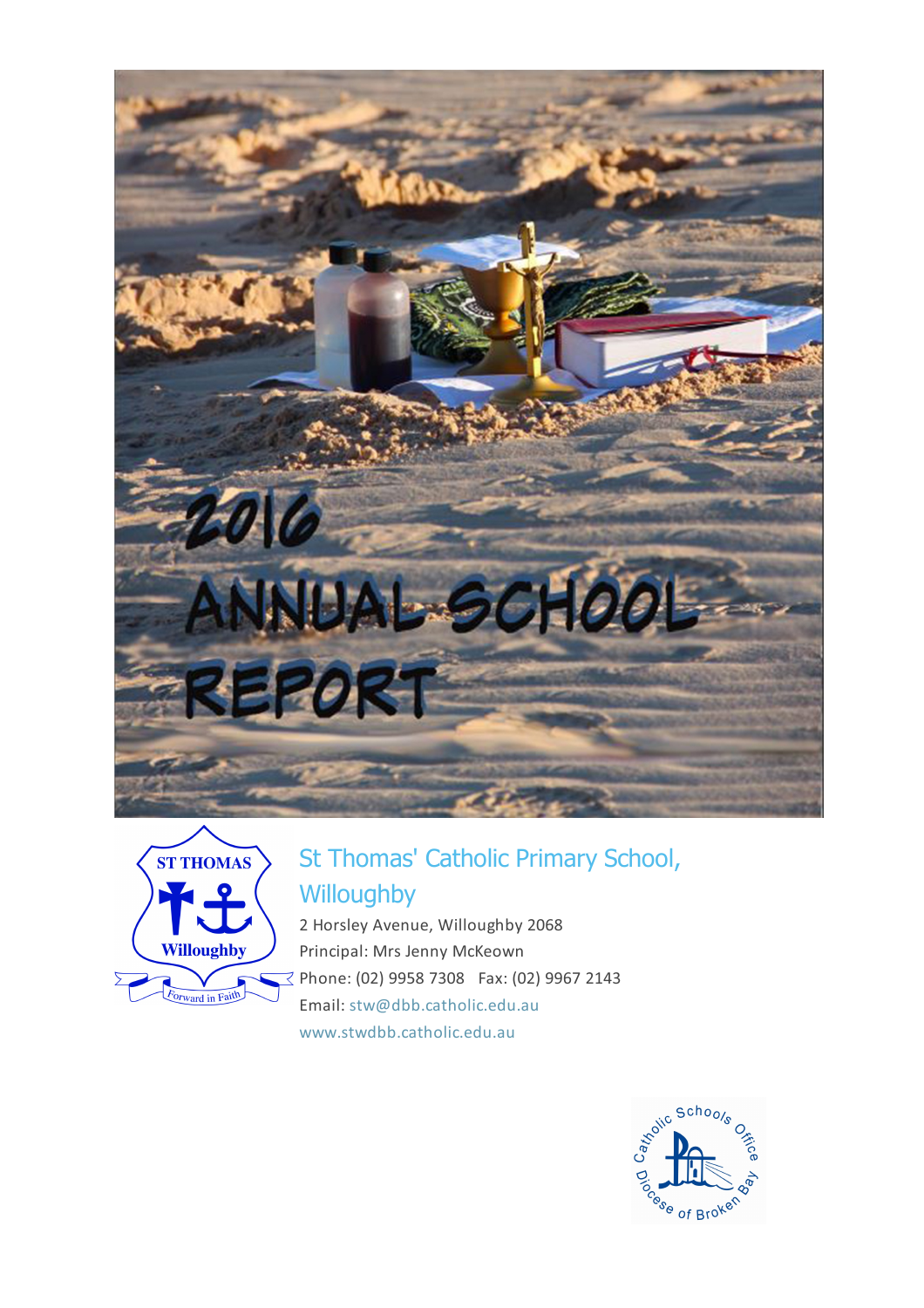# **ABOUT THIS REPORT**

St Thomas' Catholic Primary School (the 'School') is registered by the NSW Board of Studies, Teaching and Educational Standards (BOSTES) and managed by the Catholic Schools Office (CSO), Diocese of Broken Bay. The CSO as the 'approved authority' for the diocesan registration system formed under Section 39 of the NSW Education Act (1990), is responsible for monitoring the compliance of member schools in the manner that has been approved by the Minister of Education.

The Annual School Report (the 'Report'), approved by the School's Consultant, demonstrates accountability to regulatory bodies and the CSO. Additionally, the Report complements and is supplementary to other forms of regular communication to the School community regarding initiatives, activities and programs which support the learning and wellbeing of its students.

The Report provides parents and the wider community with fair, reliable and objective information about educational and financial performance measures as well as School and system policies. This information includes summary contextual data, an overview of student performance in state and national assessments, a description of the achievement of priorities in the previous year and areas for improvement. Detailed information about the School's improvement journey is documented in the School Improvement Plan (SIP) which is developed, implemented and evaluated in consultation with key stakeholders.

Further information about the contents of this Report may be obtained by contacting the School directly or by visiting the School's website. [Information](http://www.myschool.edu.au/) can be also be obtained from the My School website.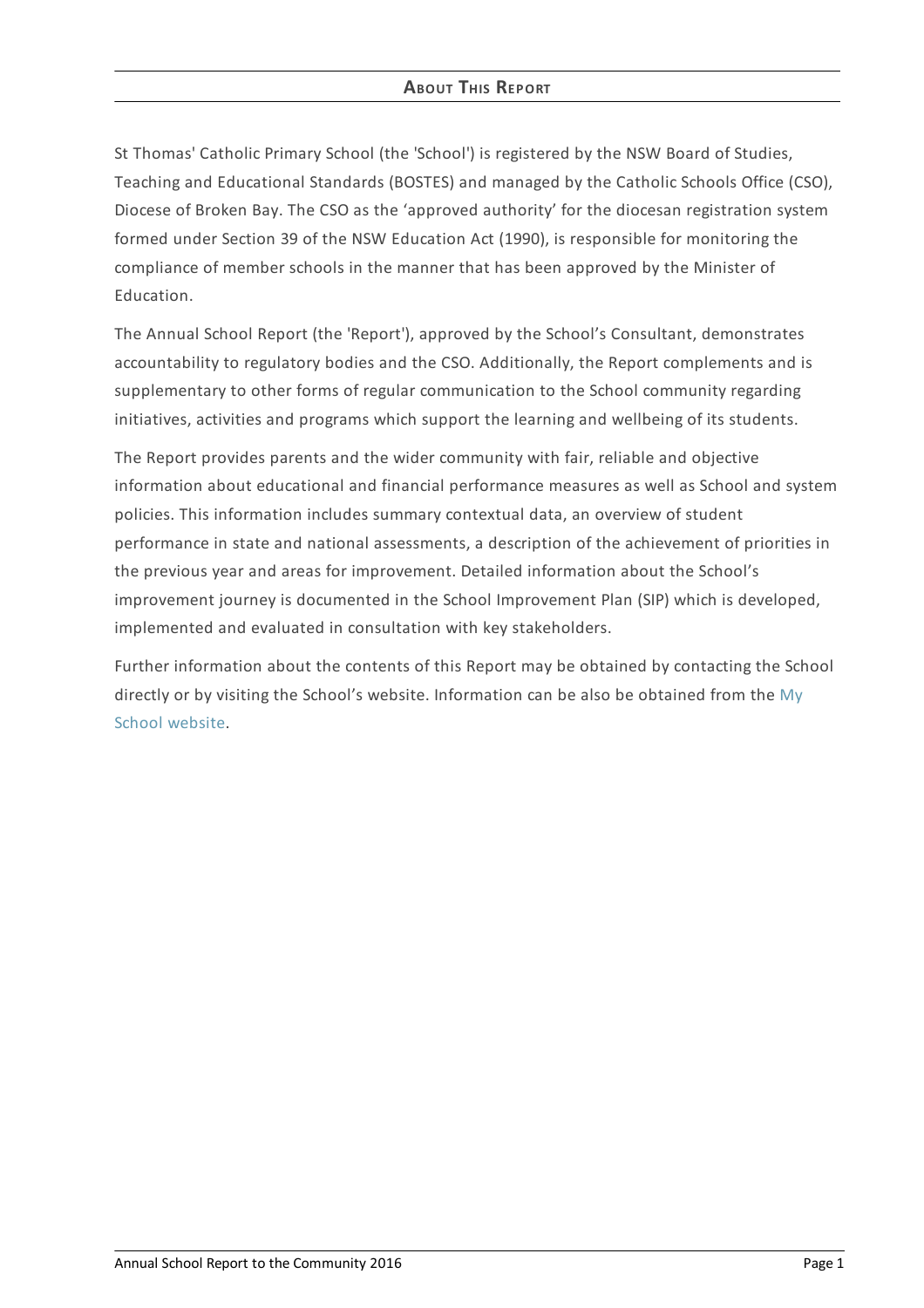# **SECTION ONE: MESSAGE FROM KEY GROUPS I<sup>N</sup> OUR COMMUNITY**

#### **Principal's Message**

The School's purpose is articulated through our Mission Statement: To educate and form

- students in Catholic discipleship by creating a place where students
- grow in their relationship with God
- strive for excellence in the development of the whole person in the context of contemporary life
- reach out through service to others.

The School is well regarded in the local community as providing an excellent, well balanced education for students and for its sense of community and pastoral care.

This report provides an overview of activities and events during the 2016 school year which contributed to the achievement of our goals and the continued development of our Catholic school community.

2016 was a full and eventful year and we are proud of the broad range of our successes. These included excellent NAPLAN results, successful debating teams in the Independent Schools Debating Association and Sydney Debating Network Competitions, sports representation at State level, and an outstandingly successful Art and Craft Show.

The thoughtful ongoing implementation of technology to maximise engagement and learning has been a notable success at the School.

## **Parent Body Message**

The Parents & Friends Association (P&F) delivered on its objective to develop a strong school community and foster the relationship between the parents, the School and the Parish. The P&F surveyed parents as to future objectives in 2015 and delivered on implementing suggestions and new initiatives throughout 2016.

From the social functions commencing with the tissues & champagne welcome for Kindergarten parents, through the various Masses, morning teas, welcome party and fundraising events, the P&F's network of volunteers did an outstanding job of coordinating these occasions for families.

A standout contribution of the P&F is the pastoral care committee which is supported by family volunteers and delivers on the core objective of caring for the community as a whole. The overwhelming volunteer assistance offered by families is a credit to the strength of the fabric of our community.

The annual Art and Craft Show held in October was a success. The Show delivers on the objective of underpinning the collaboration between parents and supporters and is a major benefit for the School community.

#### **Student Body Message**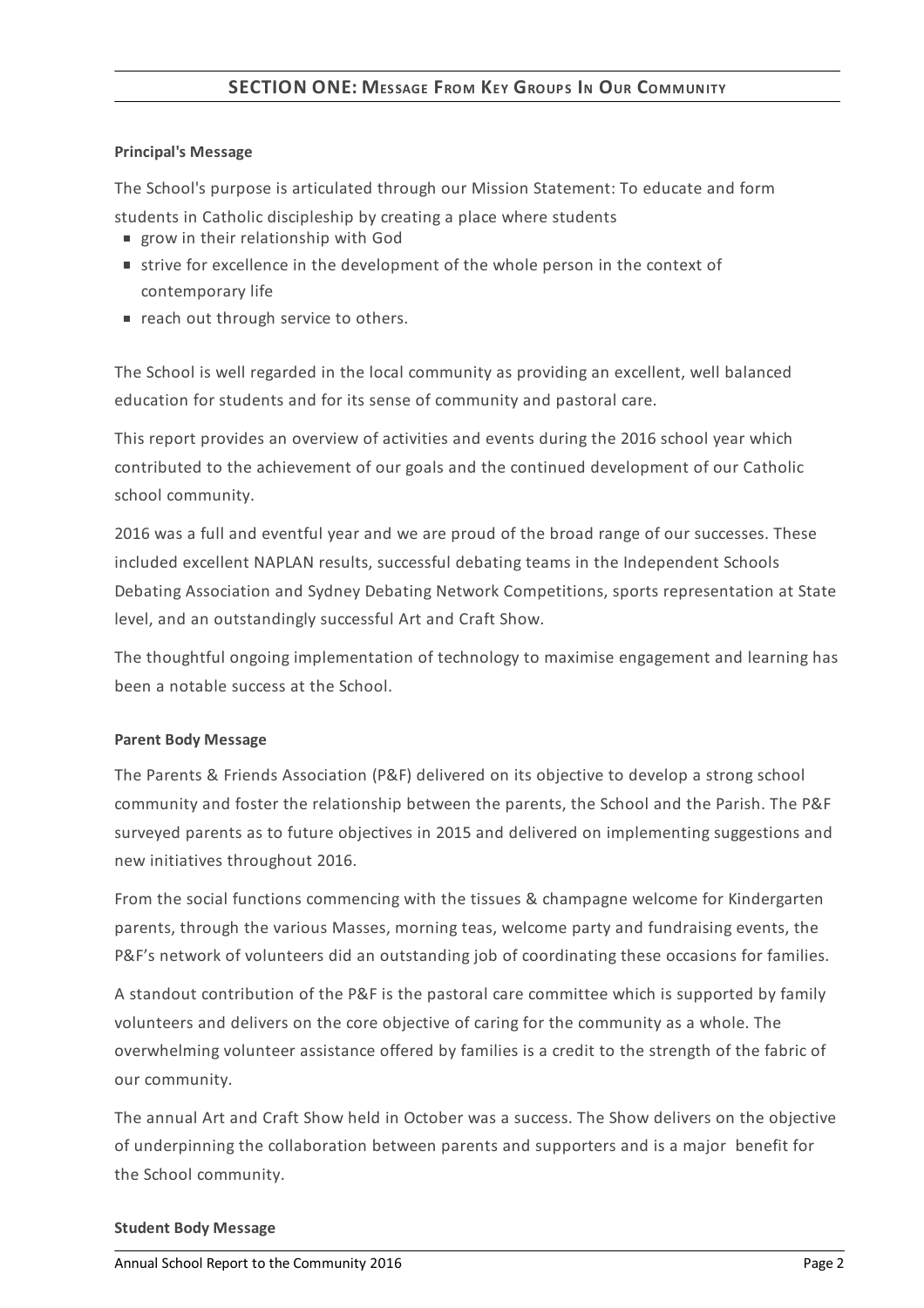2017 has been an exciting year for the student leadership teams. Our Environment Team made a wall mural to celebrate World Environment Day. Every student and teacher in the school placed a hand print on a tree design which is now hung in the undercroft.

Our Stage 3 Project Based Learning work kept us very busy learning from experts who presented master classes for us on the topics we needed to learn about. In Term 3 we made all of the props and costumes for our school musical *Jonah - A Fishy Tail* and we helped choreograph the dances for the younger grades. We learned so much about what it takes to create a concert with 360 participants.

## **Parish Priest's Message**

2016 was my first year as Parish Priest of Lower North Shore with its three communities which includes St Thomas Church and school.

St Thomas School has a long and proud history in Willoughby and has educated many generations of Catholic students giving them a strong foundation in education including helping them to grow in their faith.

I enjoy the many opportunities I have during the year of praying with the students at weekday Mass and in particular with our Sunday Class Masses held throughout the year. I also enjoy the privilege I have in celebrating with the students their first Reconciliation and Communion and being present when Bishop Peter celebrated their Confirmation.

'It takes a village to educate a child', so the saying goes. It certainly takes a family and a school and a parish to educate a child to grow towards adulthood and to equip them with a vibrant faith. I thank in particular our teachers who work with you as parents in supporting the growth of your children.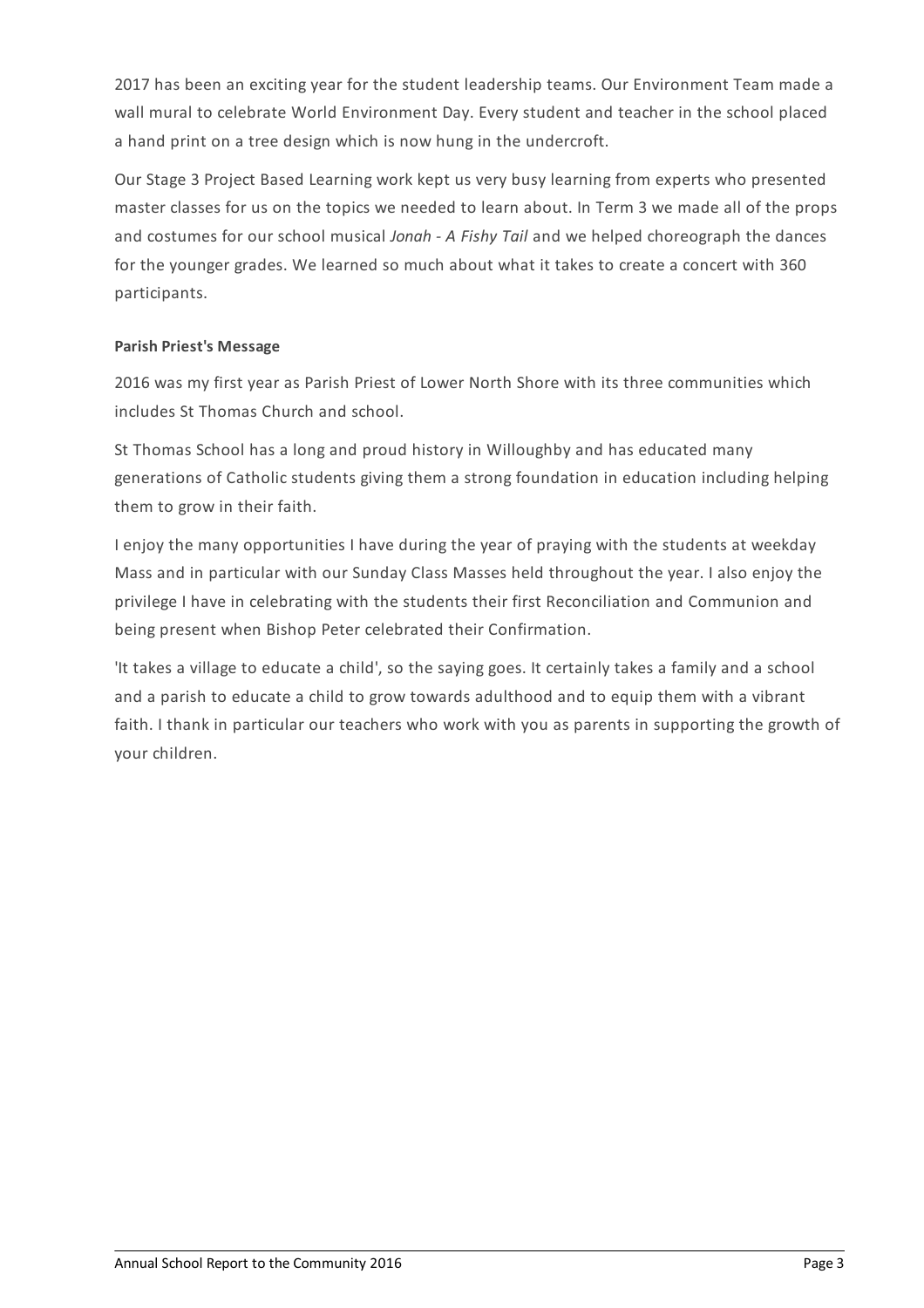## **School Features**

St Thomas' Catholic Primary School Willoughby, is a Catholic systemic co-educational school.

The School provides for the educational needs of children from Kindergarten to Year 6 and draws its enrolments primarily from the Parish of the Lower North Shore. The School is set in an attractive setting with a challenging and stimulating outdoor play environment including large areas of natural and constructed shaded play spaces.

The School was founded by the Sisters of Saint Joseph in 1928 and the School's recently developed vision statement draws on the Josephite Charism: *St Thomas' Catholic School, Willoughby, exists to educate and form students in Catholic discipleship by creating a place where students: grow in their relationship with God; strive for excellence in the development of the whole person in the context of contemporary life; and reach out through service to others.*

The School's rich and broad curricula offers a diverse Creative Arts program including senior and junior bands and choirs, instrumental tuition, biannual whole school musical, inter-school debating and a variety of competitive and experiential sporting events. Students debate for Monte Sant' Angelo Mercy College, North Sydney in the Primary A and Primary B divisions of competitions where primary teams are a prerequisite of inclusion. Lunch clubs include double dutch skipping, chess, library, jazz improvisation and sport provide additional stimulation for all grades.

A rich musical environment is provided through junior and senior choirs as well as recorder and keyboard lessons. Our training and concert bands are provided as extra-curricular enrichment.

The School has undergone a major upgrade over the last few years. All classrooms have interactive whiteboards, ipads and laptop computers. The School has an extensive playground and sports equipment and abundant shade provided by 5 magnificent Morton Bay Fig trees and two large shade structures. The School's media centre, based in the new School Library, has every facility to assist learning.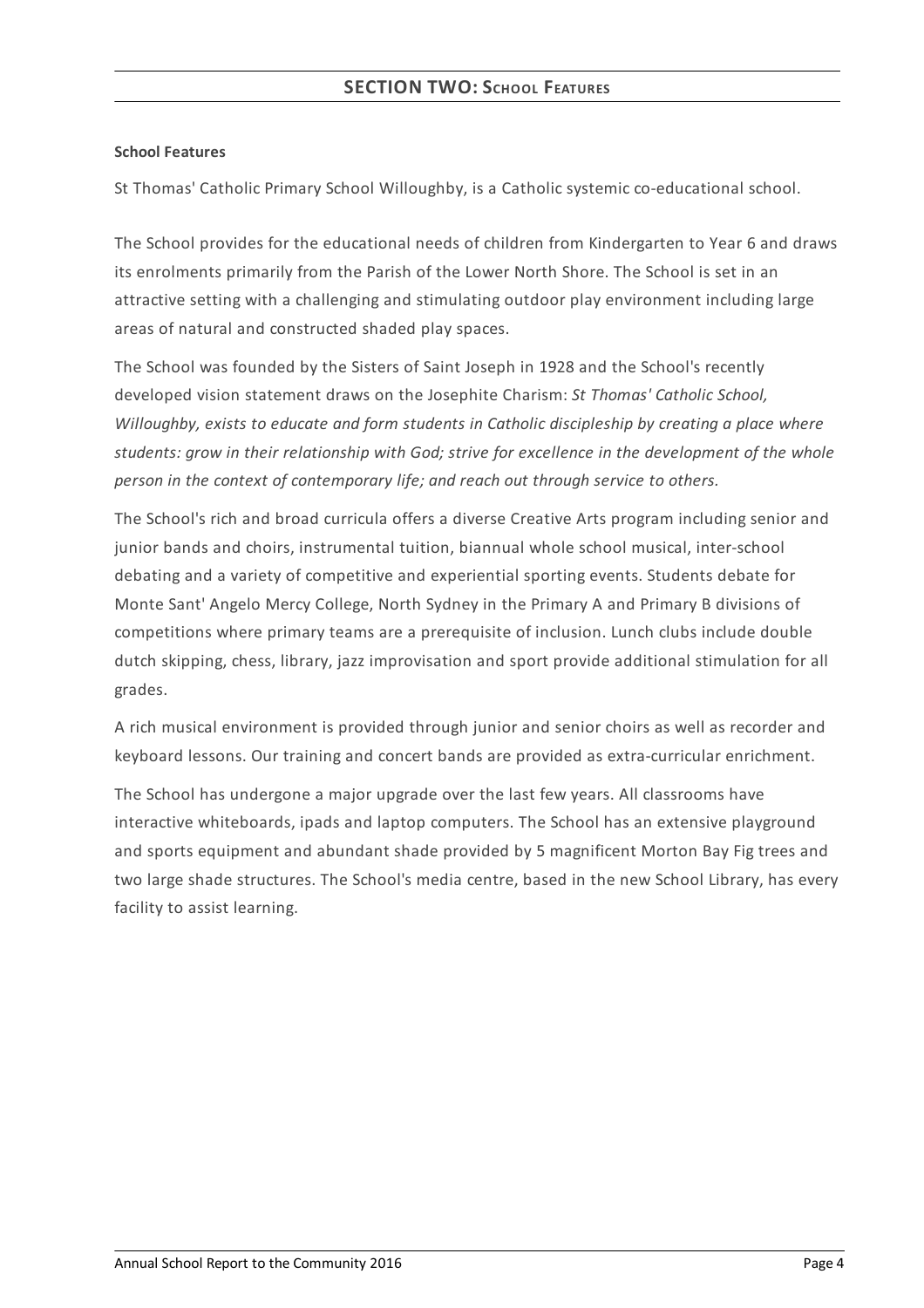# **SECTION THREE:STUDENT PROFILE**

#### **Student Enrolment**

Students attending the School come from a variety of backgrounds and nationalities. The following information describes the student profile for 2016. Additional information can be found on My School [website](http://www.myschool.edu.au/).

| <b>Girls</b> | LBOTE*<br><b>Boys</b> |    | <b>Total Students</b> |  |
|--------------|-----------------------|----|-----------------------|--|
| 1 0 ገ<br>∸∽∼ | 78<br>17 O            | 63 | 360                   |  |

\* Language Background Other than English

Enrolments have grown each year with 2016 being no exception. The retention rate for boys in Years 5 and 6 has steadily increased which has coincided with community confidence in the School being able to offer a progressive education well suited to boys in these senior years.

## **Enrolment Policy**

The School follows the *[Enrolment](https://www.csodbb.catholic.edu.au/about/dsp-collection.cfm?loadref=125) Policy for Diocesan Systemic Schools*. The policy encourages the local Catholic community, under the leadership of the parish priest and principal, to look upon the time of enrolment as a potential occasion for ongoing evangelisation. The policy calls upon parents to examine their present faith commitments, to develop their role as prime educators of their children in faith and to immerse themselves in the communal, liturgical, ministerial and service dimensions of the parish. Copies of this policy and other policies in this Report may be obtained from the CSO [website](https://www.csodbb.catholic.edu.au/index.cfm) or by contacting the CSO.

#### **Student Attendance Rates**

The average student attendance rate for the School in 2016 was 94.37 %. Attendance rates disaggregated by Year group are shown in the following table.

| <b>Attendance rates by Year group</b>                  |      |  |  |  |  |                            |
|--------------------------------------------------------|------|--|--|--|--|----------------------------|
| Kindergarten Year 1 Year 2 Year 3 Year 4 Year 5 Year 6 |      |  |  |  |  |                            |
| 94 %                                                   | 95 % |  |  |  |  | $94\%$ 95 % 94 % 93 % 95 % |

#### **Managing Student Non-Attendance**

In order for students to reach their full potential it is of paramount importance that they attend school regularly. While it is the parents' legal responsibility under the NSW Education Act (1990) to ensure that their children attend school regularly, our staff as part of their duty of care, monitor all absences and work in partnership with parents to support and promote the regular attendance of students. In doing so, the School, under the leadership of the principal:

provides a caring environment which fosters in students, a sense of wellbeing and belonging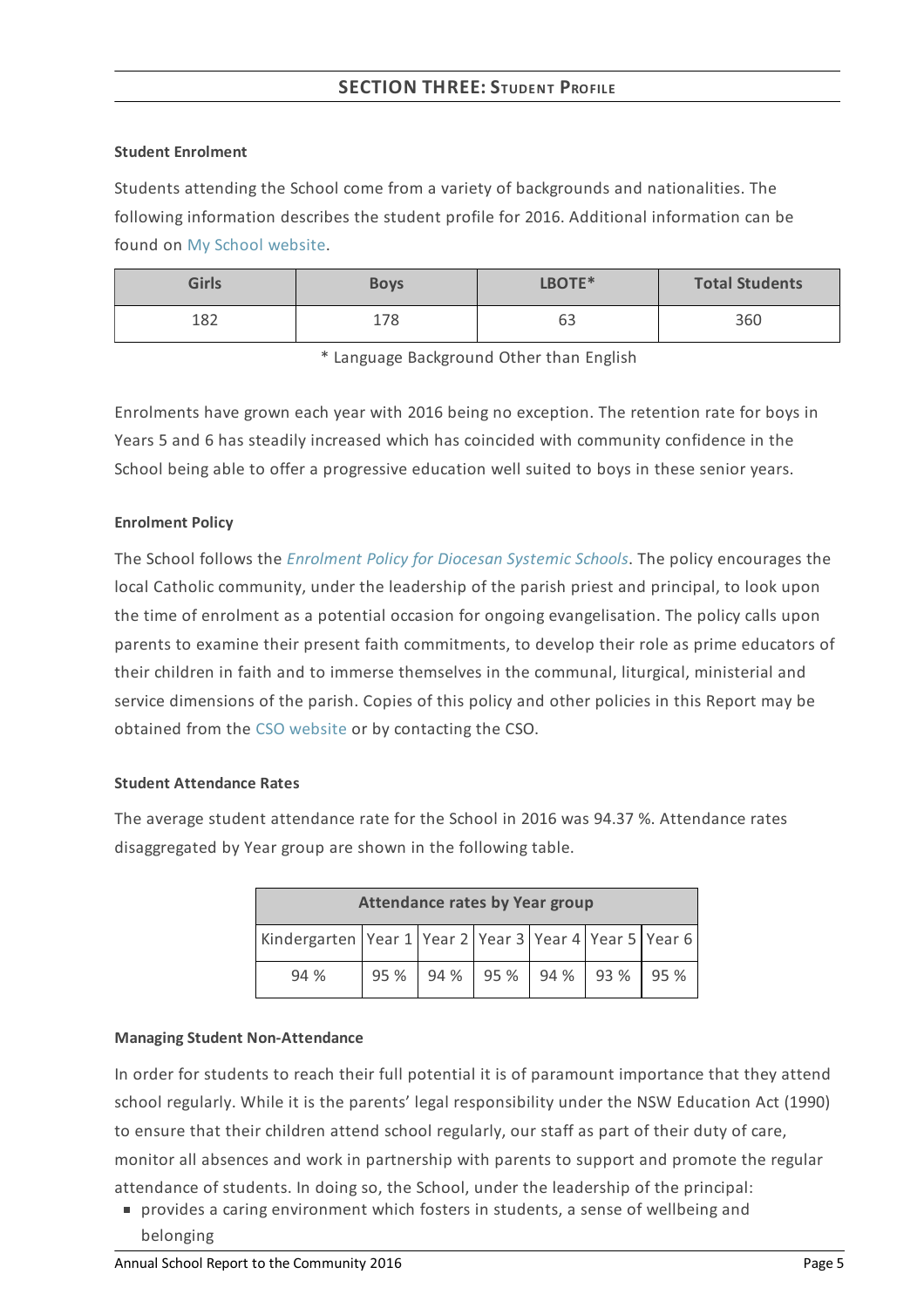- maintains accurate records of student attendance
- implements policies and procedures to monitor student attendance and to address nonattendance issues as and when they arise
- communicates to parents and students, the School's expectations with regard to student attendance and the consequences of not meeting these expectations
- recognises and rewards excellent and improved student attendance.

School attendance records also contain information regarding student absences including reasons for absence and documentation to substantiate reasons for absences. Teachers are required to monitor non-attendance diligently on a student by student basis and to bring to the attention of the Principal immediately any unexplained absences, non-attendance of a chronic nature, or reasons for non-attendance that cause concern. Matters of concern are referred to the Principal, the CSO and the relevant Department of Education officer where appropriate.

Where a student is not able to attend school for a prolonged period of time due to a medical condition or illness, the School in collaboration with parents, provides resources to contribute to the student's continuum of learning where possible. The CSO monitors each school's compliance with student attendance and management of non-attendance as part of the system's School Review and Development (SRD) processes. The School's attendance monitoring procedures are based on the *Procedures for the [Management](http://srd.dbbcso.org/attendance--enrolment.html) of Student Attendance in the Broken Bay Diocesan Schools System* (password required).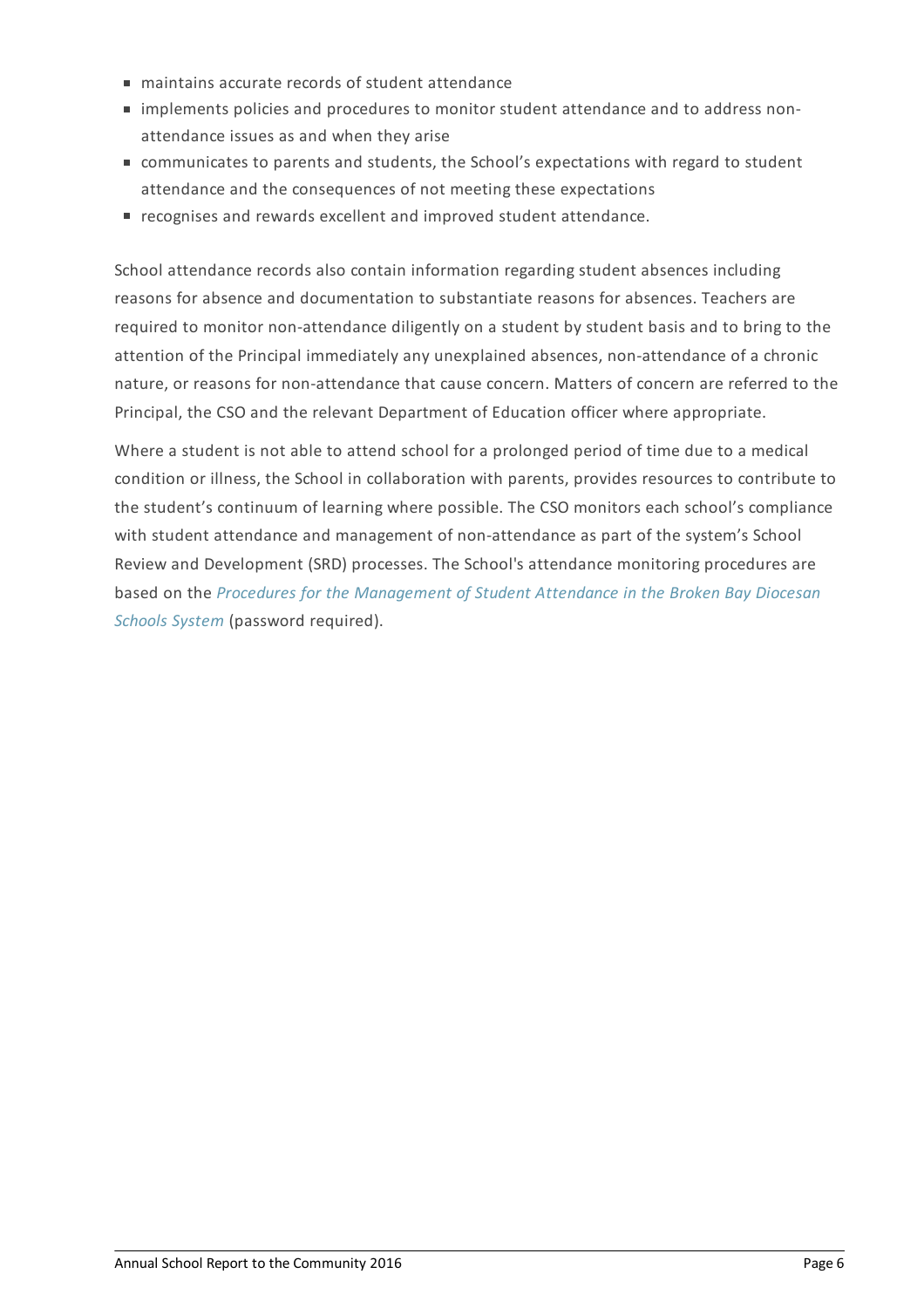# **SECTION FOUR:STAFFING PROFILE**

## **Staffing Profile**

The following information describes the staffing profile for 2016:

| <b>Total Teaching Staff*</b> | <b>Total Non-Teaching Staff</b> | <b>Combined Total</b> |
|------------------------------|---------------------------------|-----------------------|
| ↑1                           |                                 |                       |

\* This number includes 14 full-time teachers and 9 part-time teachers.

#### **Teacher Standards**

The NSW government requires that this Report detail the number of teachers in particular categories. The following table sets out this information. Further information about can be obtained from the My [School](http://www.myschool.edu.au/) website.

| <b>Teacher Qualifications</b> |                                                                                                                                                 |    |
|-------------------------------|-------------------------------------------------------------------------------------------------------------------------------------------------|----|
|                               | 1 Those having formal qualifications from a recognised higher education<br>institution or equivalent.                                           | 23 |
|                               | 2 Those having graduate qualifications but not a formal teaching qualification<br>from a recognised higher education institution or equivalent. |    |

## **Professional Learning**

The ongoing professional development of each staff member is highly valued. Professional learning (PL) can take many forms including whole school staff days, subject specific in-services, meetings and conferences and a range of professional learning programs provided by the CSO. The School takes responsibility for planning, implementing, evaluating and tracking staff professional learning. Individual staff members take responsibility for their ongoing professional development. All teachers have been involved in professional learning opportunities during the year related to improving student outcomes. The following table provides specific information relating to the focus of three of these staff development days.

| Day 1 | Mathematics - MAI Data, Analysis & Models of enrichment and accommodation                                           |
|-------|---------------------------------------------------------------------------------------------------------------------|
| Day 2 | Developing the Teachers Reference section of the Library - Eliminating old<br>resources and planning for the future |
| Day 3 | Who is our Neighbour? - Indentifying potential staff outreach through engaging<br>with local communities in need.   |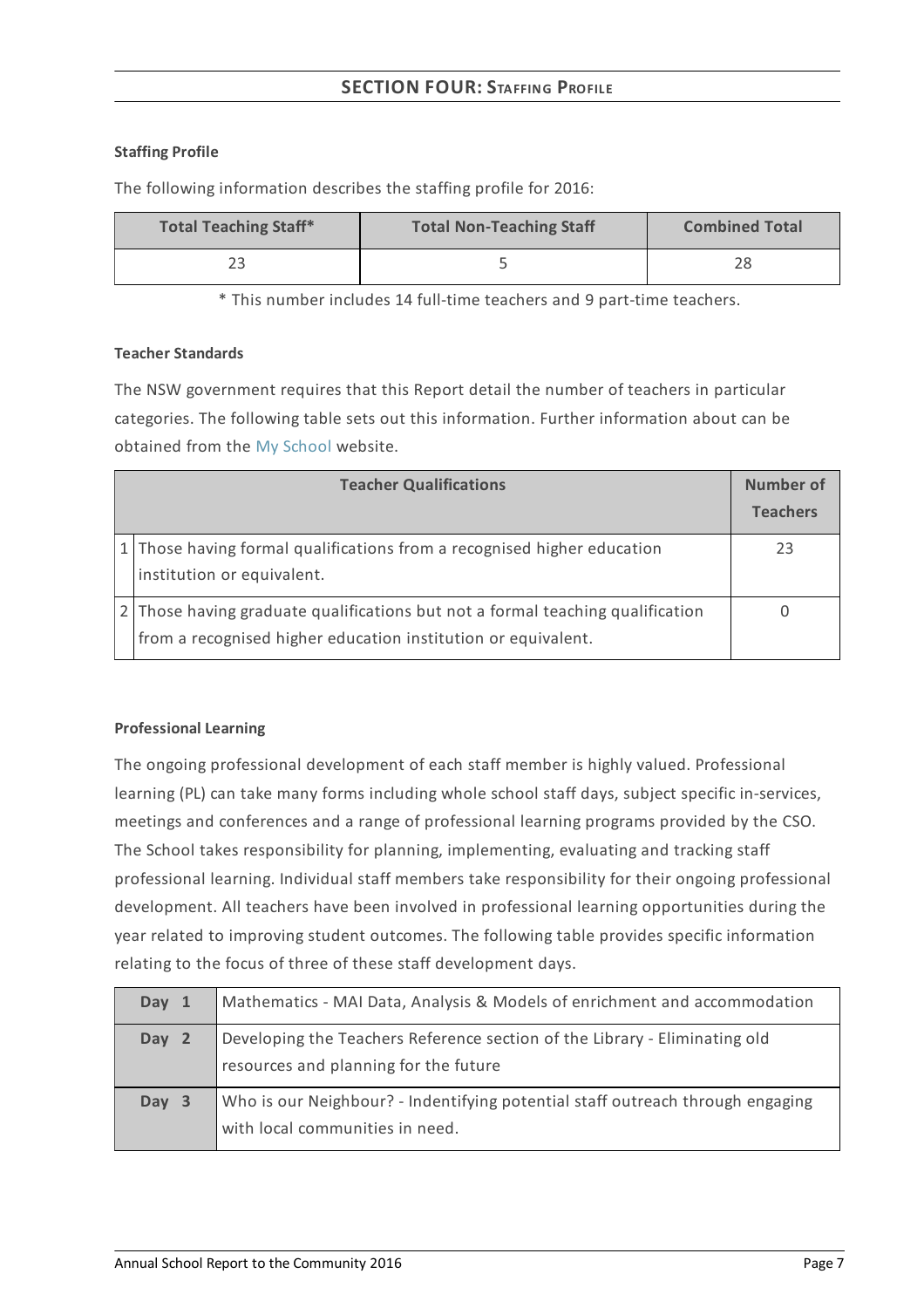# **SECTION FIVE: MISSION**

As a Catholic community, the School shares in the mission of the local Church: "The Diocese of Broken Bay exists to evangelise, to proclaim the Good News of Jesus Christ, gathered as friends in the Lord and sent out to be missionary disciples."

In partnership with parents as the first faith educators of their children and the local parish community, the School seeks to educate and form young people in faith. The School provides formal Religious Education as well as formational opportunities through which the students participate in the life of a Catholic community. Students are invited to serve others, especially the poor and those who are marginalised.

The School's Religious Education (RE) program is based on the Broken Bay K-12 Religious Education Curriculum and aims to provide students with meaningful, engaging and challenging learning experiences that explore the Catholic faith, the purpose of life and how we live it.

Formational experiences are provided for students, staff, parents and caregivers. Students regularly celebrate Mass and pray together. Students are invited to participate in age appropriate sacramental and missionary activities aimed at living out their mission as disciples of Jesus and making the world a better place.

The Sisters of St Joseph from Mount Street, North Sydney were the foundational teachers at the School. Their continued presence until 1979 gave the School a charism that is still alive today. Therefore, St Mary MacKillop has a special place in the School's ethos and her feast day is celebrated every year.

The School has a rich liturgical and educational program for all students, staff and the community. Throughout the year the School gathers to celebrate feast days and special events in the tradition of our faith. Each grade has an opportunity to prepare one of these Masses or liturgies and to participate in a more active way. The celebration of whole School Masses and class Masses throughout the year provides opportunities for each child to contribute meaningfully through these celebrations and to respond to the call for Catholic Discipleship. The opening School Mass and grade Masses are held on Sundays, while others are held on Thursdays (such as Grandparent's Day, Mother's Day, Father's Day). Attendance at weekday Masses with the Parish, to enable students to understand the different ways in which Mass can be celebrated, is also a feature.

Environmental teams, liturgical teams and social justice teams are among the varied roles for leadership in Year 6, as well as opportunities for student voice to be heard and acted upon through the Student Representative Council (SRC) with representatives from Kindergarten to Year 6 led by the School Captains.

The Parish based Sacramental program is fully supported by the School, with many parents volunteering to lead groups. The School prayer is prayed on a regular basis and the [Ignatian](http://www.ignatianspirituality.com/ignatian-prayer/the-examen) Examen is practised to help students to identify their own relationships with God and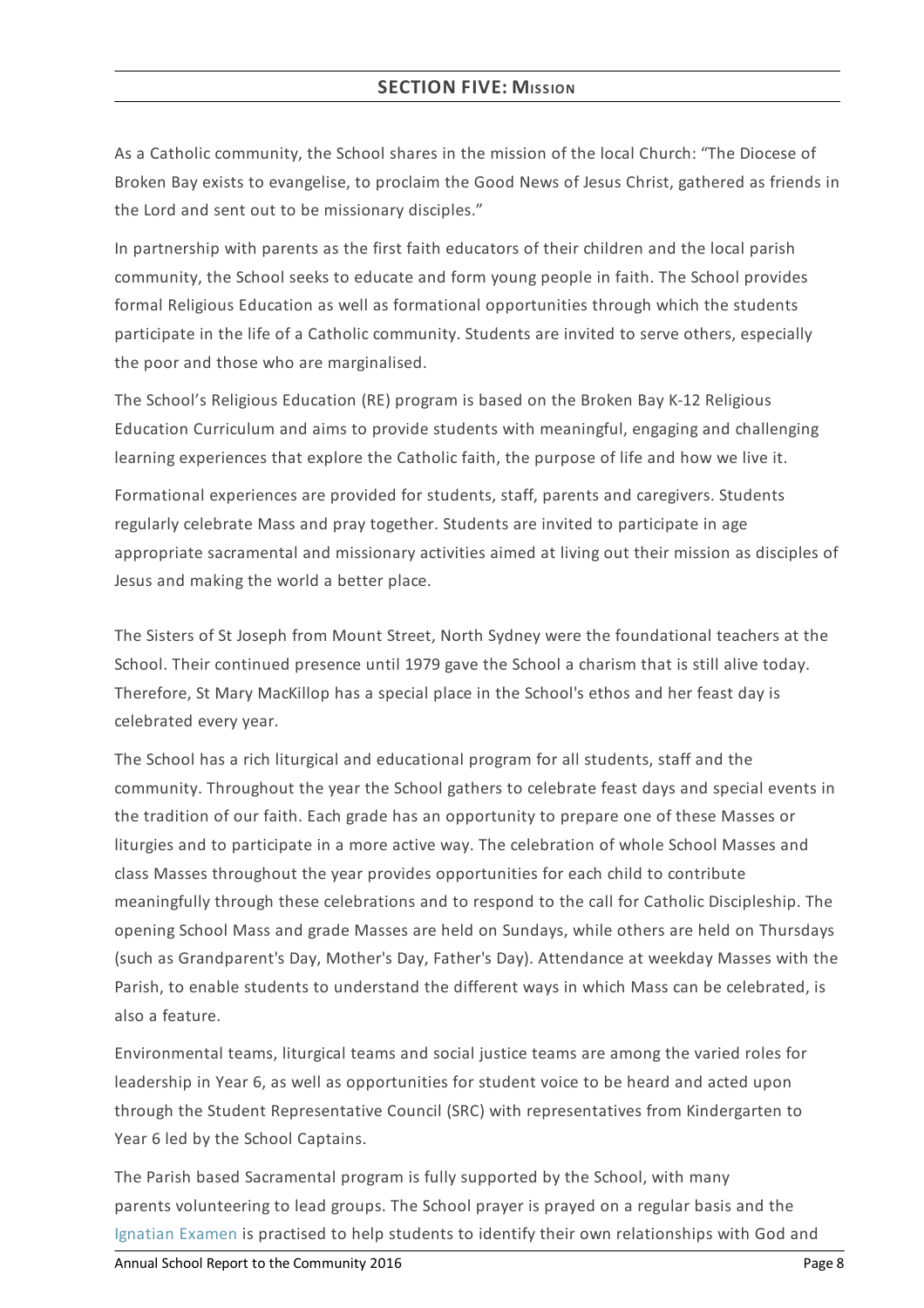others.

All staff are encouraged and supported to extended their religious and theological knowledge through further education.The School engages staff in ongoing adult faith formation through spiritual retreat days and staff meetings. The parent and Parish community are also invited to spiritual retreat days held twice a year on the School premises with free child minding offered.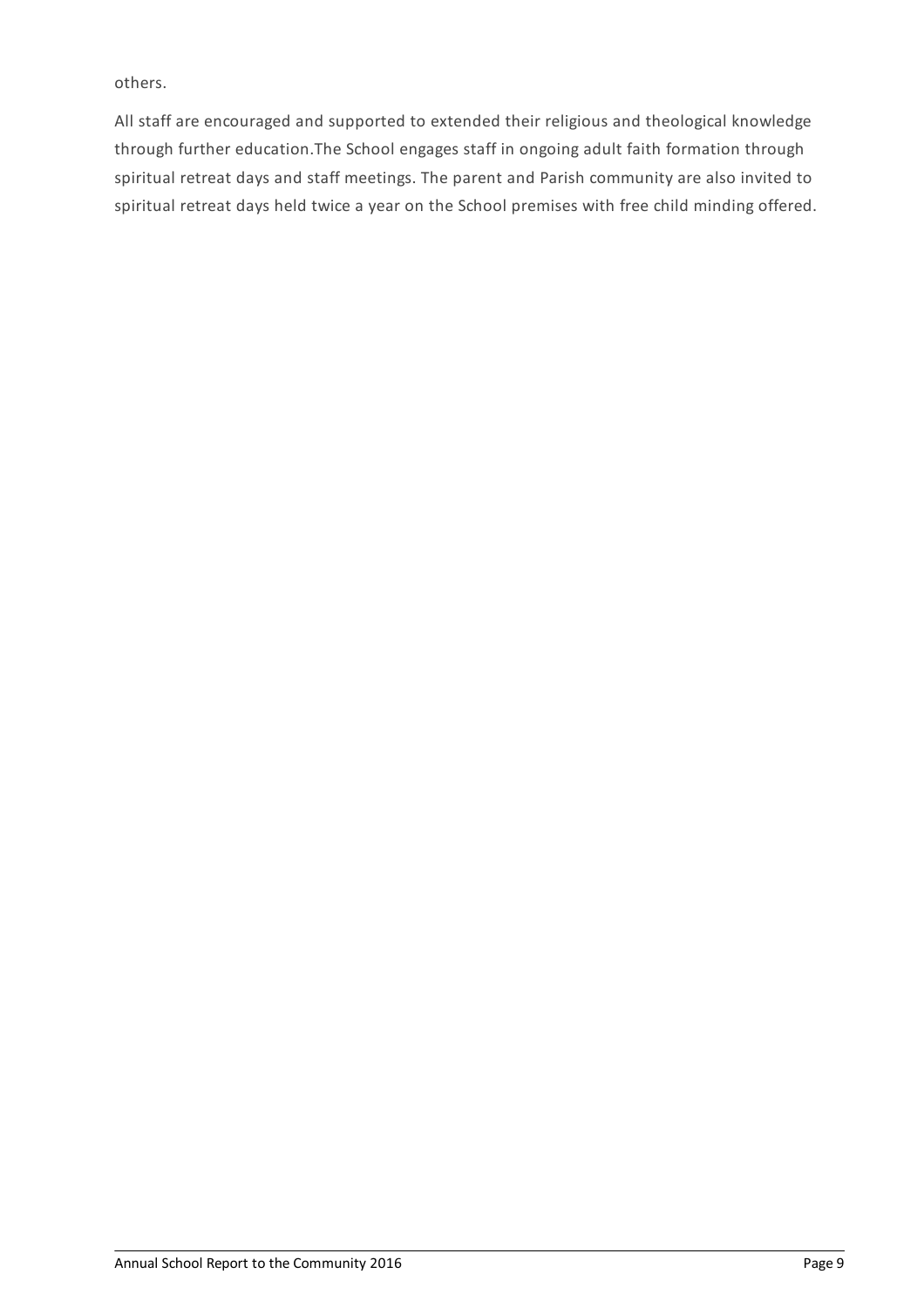## **Primary Curriculum**

The School provides an educational program based on, and taught in accordance with the Board of Studies, Teaching and Educational Standards (BOSTES) syllabuses for primary education. The Key Learning Areas (KLAs) are English, Mathematics, Science and Technology (S&T), Human Society and its Environment (HSIE), Creative Arts (CA) and Personal Development, Health and Physical Education (PDHPE). In addition to this, the School implements the Diocesan Religious Education syllabus. Staff members are committed to continuous improvement of teaching and learning in all facets of the curriculum.

In 2016 the School implemented the new NSW syllabus for the Australian Curriculum in History. The preliminary work in familiarising staff with the new NSW syllabus for the Australian Curriculum in Geography was commenced in Term 4. In 2017 Catholic Schools Office staff will further support the process of unit writing and teaching.

In Term 4 a School Advisory Team commenced work on providing support to the school in order to foster an effective cross-curricular model for the provision of Science, Technology, Engineering and Mathematics (STEM). The Team's work has commenced with the mapping of a three year strategy. Early in 2017 the Team will map existing patterns of STEM study and survey parent opinion about this important area.

*Project Based [Learning](http://www.challengebasedlearning.org/pages/welcome)* is the method of curriculum delivery in the upper primary grades with plans to extend this to Stage 2 in 2017. The School provides technology rich, real world, long term problem solving opportunities across a wide range of skill areas to engage students in their learning. The School selected Project Based Learning because of its strong emphasis on developing students non-cognitive capabilities - critical thinking, problem solving, creativity, curiosity, interpersonal and communication skills, self-regulation, grit, entrepreneurial skills, teamwork and craftsmanship. The feedback, provided by the schools our students move on to, is that our students manage the transition to a new site and new requirements with ease due to their PBL experiences.

Each year, the School attends a Curriculum Focus Day (CFD) along with other schools in the Diocese. These days engage teachers in discussion not only about regulatory requirements but also about the quality of the teaching and learning experiences. At each of these days, the School has received favourable reports with regard to its practice. One such report comment (2016 CFD) stated that 'student work samples in both English and Mathematics reflect a consistent understanding by teachers of the purpose of assessment in the teaching/learning cycle'. This reflects the emphasis the School has placed on assessment to improve student outcomes over time.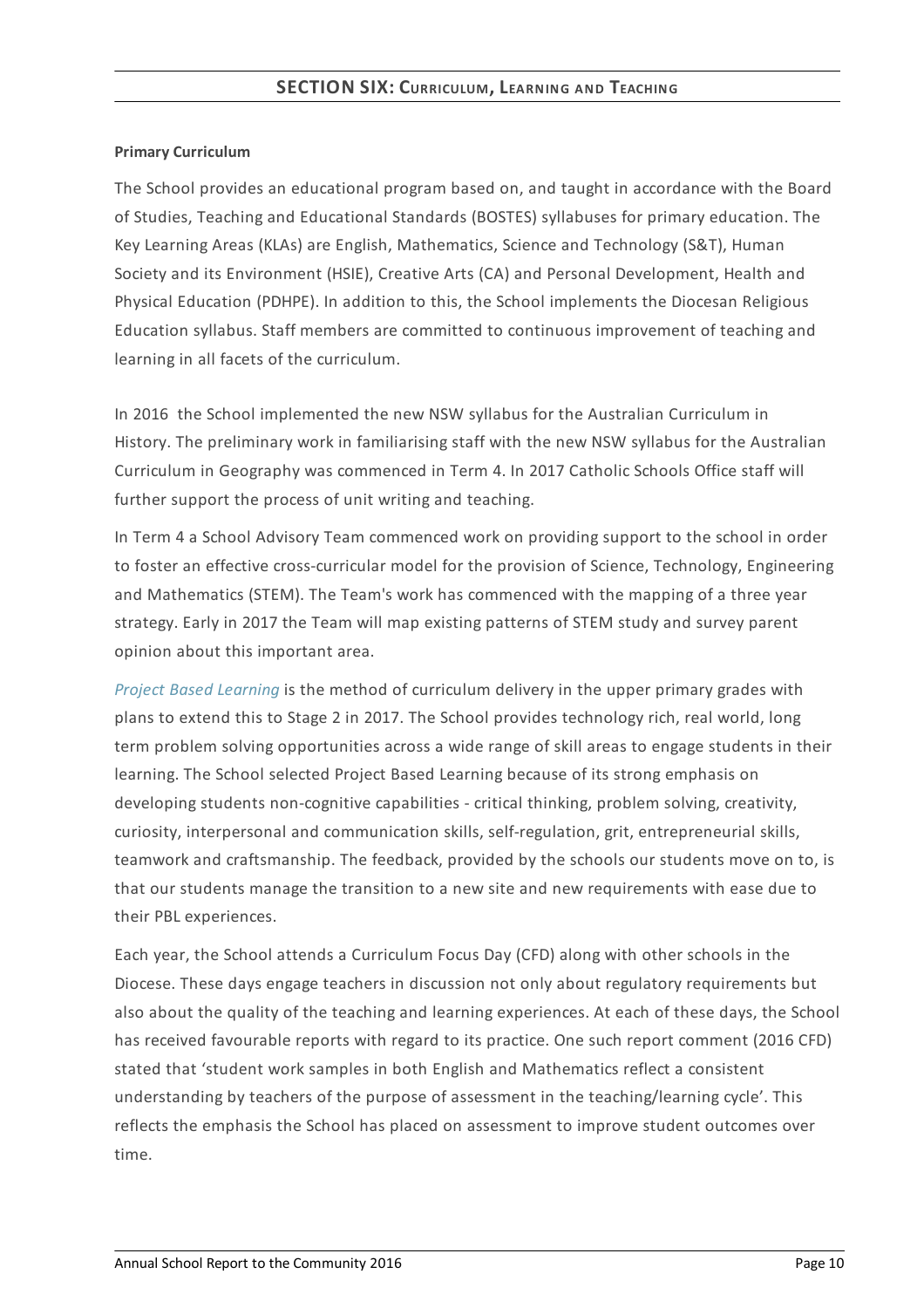#### **NAPLAN**

The National Assessment Program – Literacy and Numeracy (NAPLAN) is an annual assessment for students in Years 3, 5, 7 and 9. NAPLAN assessment results provide valuable information about student achievements in literacy and numeracy. An analysis of these results assists the School's planning and is used to support teaching and learning programs.

The tables below show the percentages of students who achieved particular skill bands in the aspects of literacy and numeracy compared to students nationally. Literacy is reported in four content strands (aspects): Reading, Writing, Spelling, Grammar and Punctuation. Numeracy is reported as a single content strand. Students who were exempted from any test were deemed not to have met the national minimum standard in that test area and are not included in band distributions. Additional NAPLAN student performance information can also be accessed from the My School [website](http://www.myschool.edu.au/).

| <b>NAPLAN RESULTS 2016</b> |                                | % of students in the<br>top 2 bands |                  | % of students in the<br>bottom 2 bands |                  |
|----------------------------|--------------------------------|-------------------------------------|------------------|----------------------------------------|------------------|
|                            |                                | <b>School</b>                       | <b>Australia</b> | <b>School</b>                          | <b>Australia</b> |
|                            | <b>Grammar and Punctuation</b> | 91.67 %                             | 52.50 %          | 0.00%                                  | 9.60 %           |
| Year<br>3                  | <b>Reading</b>                 | 93.33 %                             | 49.40 %          | 0.00%                                  | 11.50 %          |
|                            | <b>Writing</b>                 | 80.00 %                             | 48.80 %          | 1.67 %                                 | 6.20%            |
|                            | <b>Spelling</b>                | 78.33 %                             | 46.40 %          | 0.00%                                  | 12.40 %          |
|                            | <b>Numeracy</b>                | 65.00 %                             | 35.60 %          | 0.00%                                  | 13.40 %          |

| <b>NAPLAN RESULTS 2016</b> |                                | % of students in the<br>top 2 bands |                  | % of students in the<br>bottom 2 bands |                  |
|----------------------------|--------------------------------|-------------------------------------|------------------|----------------------------------------|------------------|
|                            |                                | <b>School</b>                       | <b>Australia</b> | <b>School</b>                          | <b>Australia</b> |
| Year<br>5                  | <b>Grammar and Punctuation</b> | 62.16 %                             | 36.30 %          | 8.11 %                                 | 15.00 %          |
|                            | <b>Reading</b>                 | 59.46 %                             | 35.30 %          | 5.41 %                                 | 15.50 %          |
|                            | <b>Writing</b>                 | 32.43 %                             | 17.20 %          | 10.81 %                                | 18.10 %          |
|                            | <b>Spelling</b>                | 56.76 %                             | 29.80 %          | 5.41 %                                 | 17.20 %          |
|                            | <b>Numeracy</b>                | 45.95 %                             | 28.30 %          | 10.81 %                                | 16.50 %          |

#### **NAPLAN Comments**

Analysis of 2016 NAPLAN data indicated a number of key strengths while also assisting in the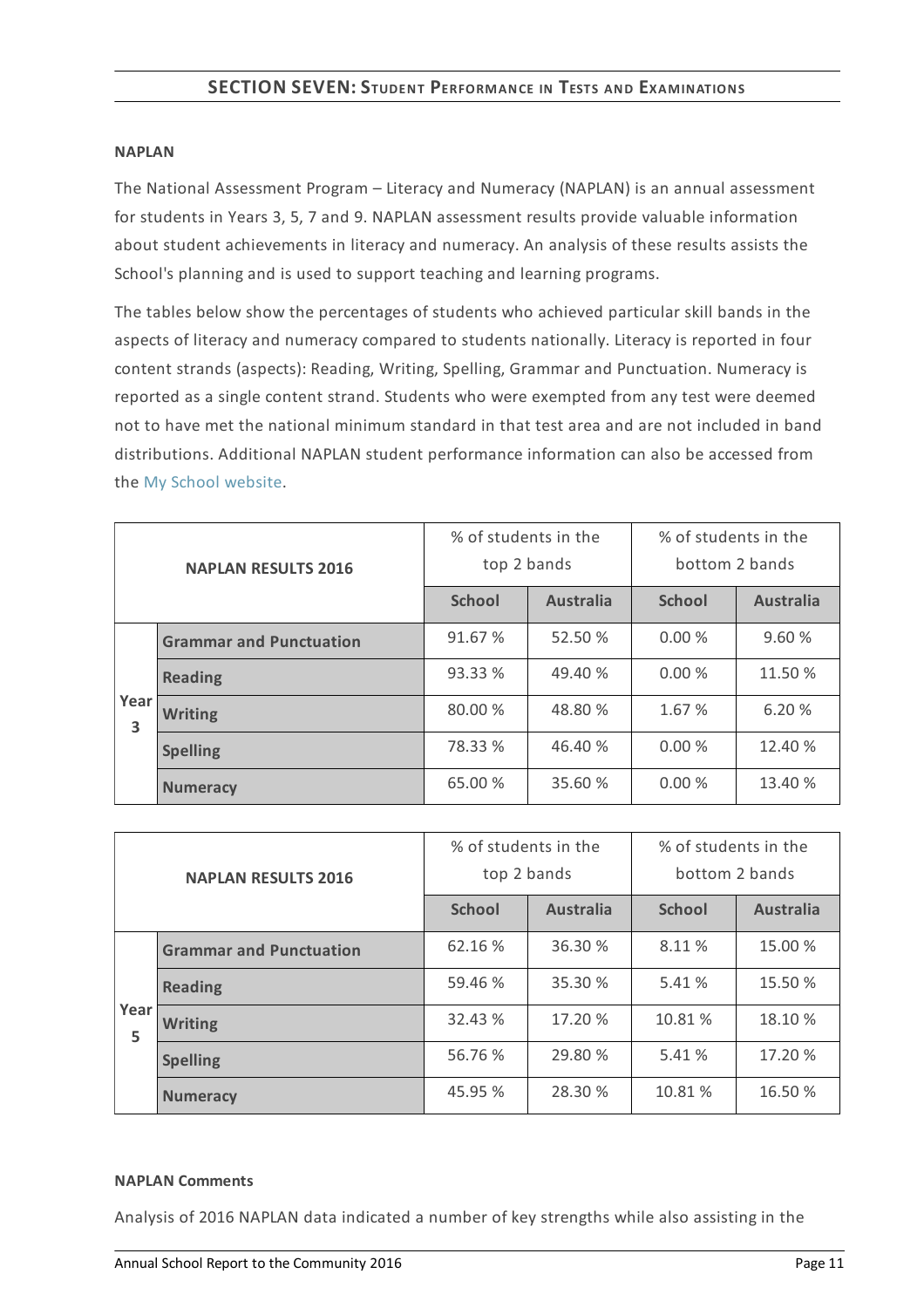identification of future directions for growth.

Although the School's trend data, using the statistical mean, shows some minor cohort-driven fluctuations over the past 6 years, the results remain well above Diocesan and State levels and continue to grow. Significant growth has occurred in the number of students achieving Band 7 results in Year 5 spelling but a reduction of Band 7 & 8 in numeracy. Year 3 results showed a continued movement towards higher representation in Bands 5 & 6. Increased representation in the top bands and improved individual student growth from Year 3 to Year 5 can be attributed to the development across the School of quality data collection, analysis and responsive focused teaching.

A focus for staff investigation will be to analyse data and teaching practices to determine why writing and spelling deviated from this pattern. Co-teaching in English and Mathematics will focus on refining the teaching in these areas and to be continued in 2017.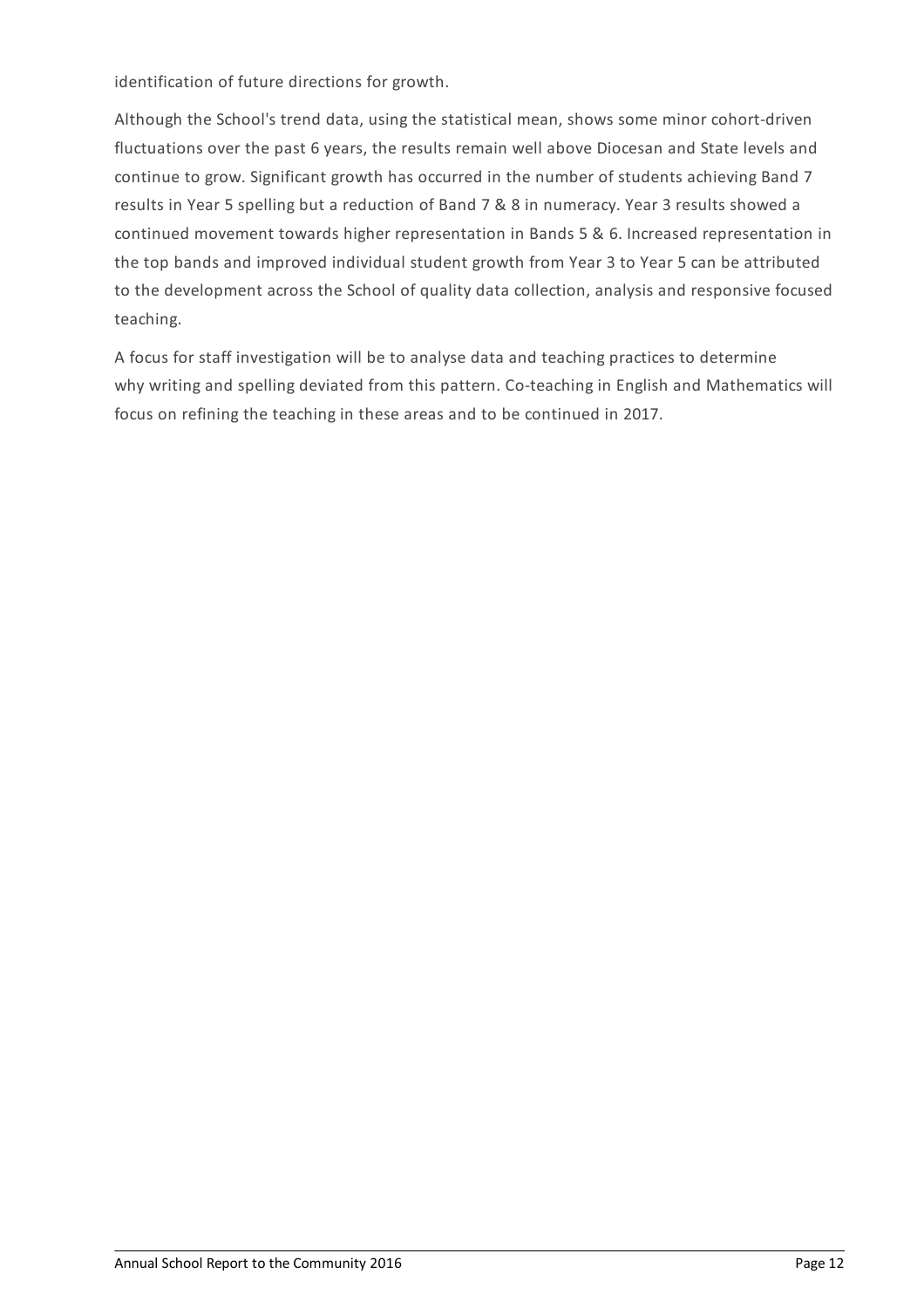## **Pastoral Care Policy**

The School's pastoral care and student wellbeing policies and procedures are informed by the *Pastoral Care Policy for [Diocesan](https://www.csodbb.catholic.edu.au/about/dsp-collection.cfm?loadref=125) Systemic Schools*. This policy is underpinned by the guiding principles from the *National Safe Schools [Framework](https://www.education.gov.au/national-safe-schools-framework-0) (2011) (NSSF)* that represent fundamental beliefs about safe, supportive and respectful school communities. These guiding principles emphasise the importance of student safety and wellbeing as a pre-requisite for effective learning in all Catholic school settings. The *Pastoral Care and Wellbeing Framework for Learning for the Diocese of Broken Bay Schools System* (the ['Framework'\)](https://www.csodbb.catholic.edu.au/studentwellbeing/dsp-default.cfm?loadref=140) utilises the NSSF ensuring that diocesan systemic schools meet the objectives of the NSSF at the same time as meeting the diocesan vision for pastoral care and wellbeing. The framework includes ten pathways that are intended to assist school communities to create safe schools that foster wellbeing for learning and positive, caring relationships. Further information about this and other related policies may be obtained from the CSO [website](https://www.csodbb.catholic.edu.au/about/dsp-collection.cfm?loadref=125) or by contacting the CSO.

#### **Behaviour Management and Student Discipline Policy**

The School's policies and procedures for the management of student behaviour are aligned to the *Behaviour [Management](https://www.csodbb.catholic.edu.au/about/dsp-collection.cfm?loadref=125) and Student Discipline Policy for Diocesan Systemic Schools.* Policies operate within a context of social justice, compassion, reconciliation and forgiveness. The dignity and responsibility of each person is promoted at all times along with positive student behaviours whilst ensuring the respect for the rights of all students and staff. Further information about this and other related policies may be obtained from the CSO [website](https://www.csodbb.catholic.edu.au/about/dsp-collection.cfm?loadref=125) or by contacting the CSO.

## **Anti-Bullying Policy**

The School's [Anti-Bullying](https://www.csodbb.catholic.edu.au/about/dsp-collection.cfm?loadref=125) Policy is based on and informed by the *Anti-Bullying Policy for Diocesan Systemic Schools* and is aligned to the *Pastoral Care Policy for [Diocesan](https://www.csodbb.catholic.edu.au/about/dsp-collection.cfm?loadref=125) Systemic Schools* and other related wellbeing policies and guidelines. All students, their families and employees within Catholic education have a right to a learning and work environment free from intimidation, humiliation and hurt. Anti-Bullying policies support school communities to prevent, reduce and respond to bullying. Further information about this and other related policies may be obtained from the CSO [website](https://www.csodbb.catholic.edu.au/about/dsp-collection.cfm?loadref=125) or by contacting the CSO.

## **Complaints and Grievances Policy**

The School follows the *[Complaints](https://www.csodbb.catholic.edu.au/about/dsp-collection.cfm?loadref=125) Handling Policy and Procedures for Diocesan Systemic Schools.* A distinctive feature of this policy is to ensure that complaints are addressed in a timely and confidential manner at the lowest appropriate management level in order to prevent minor problems or concerns from escalating. The expectation is that complaints will be brought forward and resolved in a respectful manner recognising the dignity of each person concerned in the process. The policy recognises that a number of more minor or simple matters can be resolved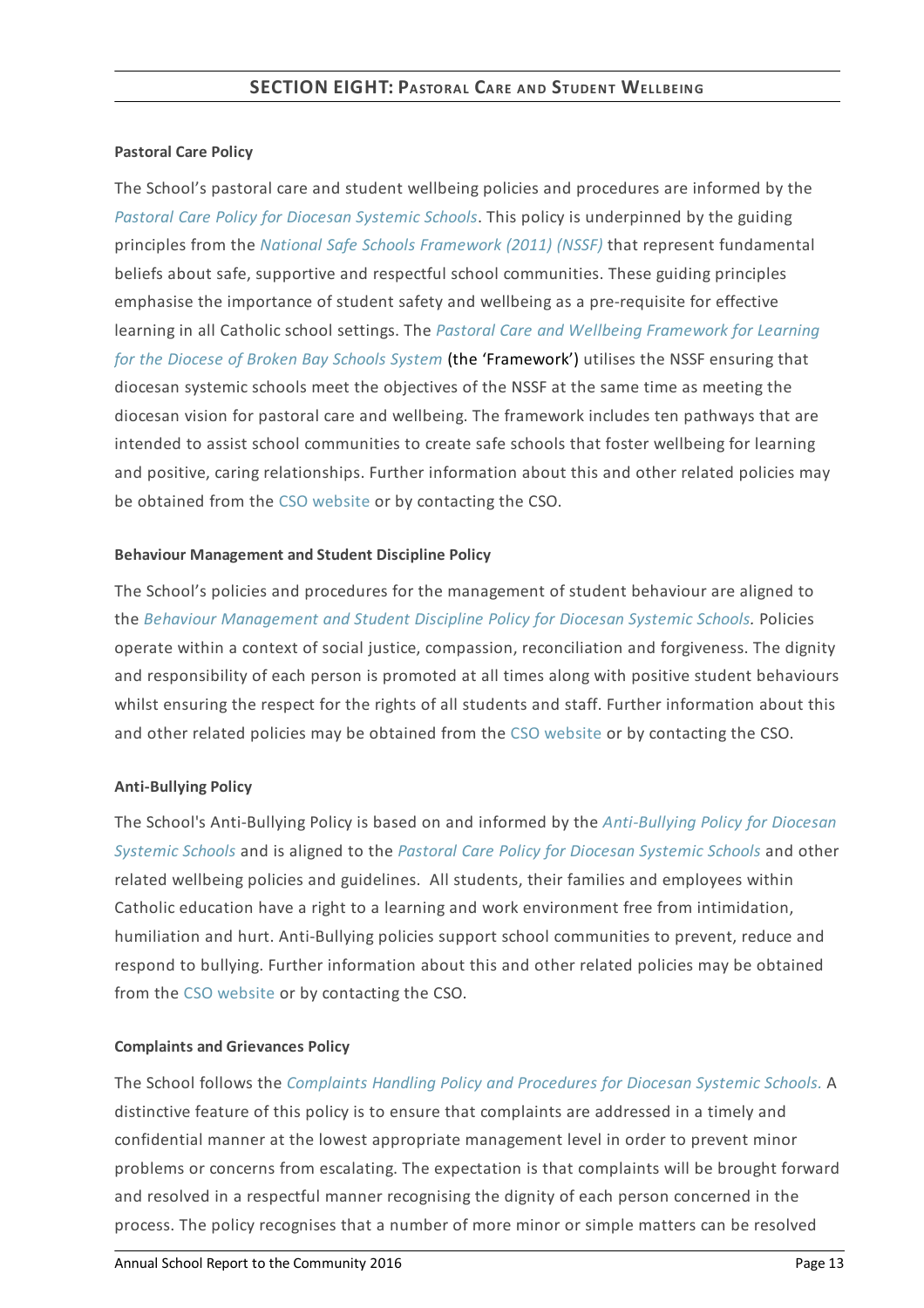without recourse to the formal complaint handling process but rather, quickly and simply, by discussion between the appropriate people. Further information about this and other related policies may be obtained from the CSO [website](https://www.csodbb.catholic.edu.au/about/dsp-collection.cfm?loadref=125) or by contacting the CSO.

## **Initiatives Promoting Respect and Responsibility**

Student leadership continues to be a significant highlight of School life in 2016. The Year 6 cohort showed strong leadership, especially in their management of the Student Representative Council (SRC). Issues expressed by class groups in their class meeting are brought up for discussion at the fortnightly SRC meetings. Class representatives who attended the SRC meetings were selected for the term. Every class was skilled in conducting a class meeting by the School Captains at the beginning of the year. This gave the students a voice and the opportunity to discuss solutions to the problems that were presented, including the care of school resources and adherence with the School Rules.

Each Year 6 student had a leadership role with specific responsibilities as well as opportunities to make suggestions to further enhance their role. This on-going initiative, developed over the past six years, has promoted respect and responsibility among the group.

Respect and responsibility for students as learners as well as members of the School and Parish community is encouraged. One of the ways that this is demonstrated is through the fundraising for charitable organisations that occurs within the school student body and the awareness raising that occurs through these initiatives.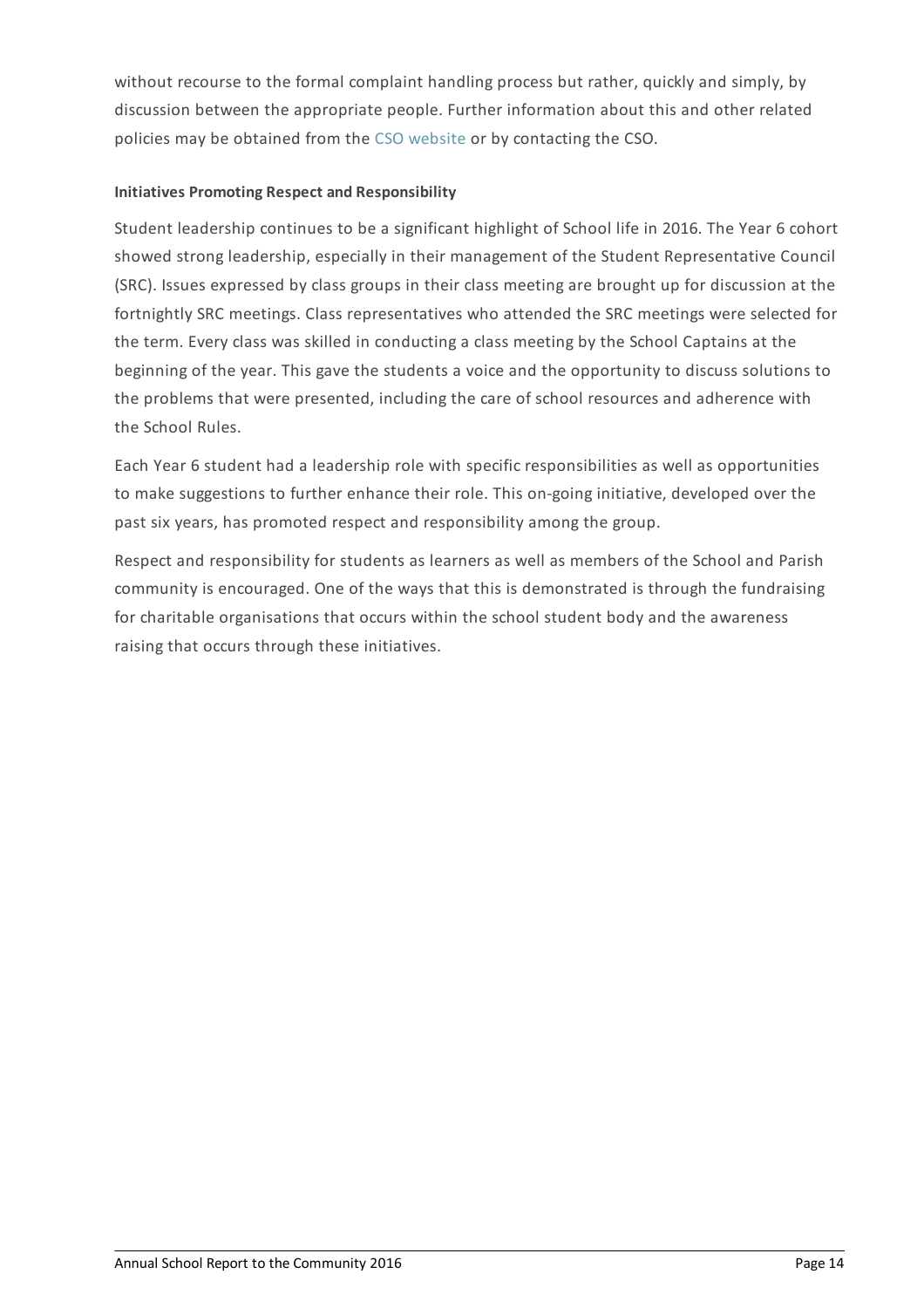# **SECTION NINE:SCHOOL IMPROVEMENT**

Strategic planning ensures a common purpose and agreed values are established. In Broken Bay systemic schools, this common purpose and agreed values along with goals, targets and key improvement strategies are documented in the School Improvement Plan (SIP). This SIP is a three year planning document and is used to record the School's progress in working towards priorities for improvement in three domains: Mission, Pastoral Care, Learning and Teaching. School improvement planning is supported systemically by the *Diocesan Leading Learning* initiative. This initiative is research based and has been developed in partnership with the University of Auckland.

#### **KeyImprovements Achieved**

In 2016 the School achieved the following improvements:

- student liturgy leaders worked with the Religious Education Co-ordinator to develop skills in writing and presenting a model of prayer at Monday morning assembly
- **Exercise is stablished student goal setting across the school in Mathematics so that students were** able to name what they could already do and what they needed to work on
- the Positive Behaviour for Learning (PBL) and the Pastoral Care Team were combined into one highly responsive and effective body which has committed to feed back to the parent body and staff after each meeting twice per term.
- *KidsMatter* was formally launched at St Thomas' in Term 4 and Wellbeing Week celebrated each term in Week 6

## **Priority KeyImprovements for Next Year**

In 2017 the School improvement goals are:

- To strengthen student and parent discipleship through faith and action
- To develop learners as critical, creative, problem solvers
- To authentically integrate wellbeing for learning and learning for wellbeing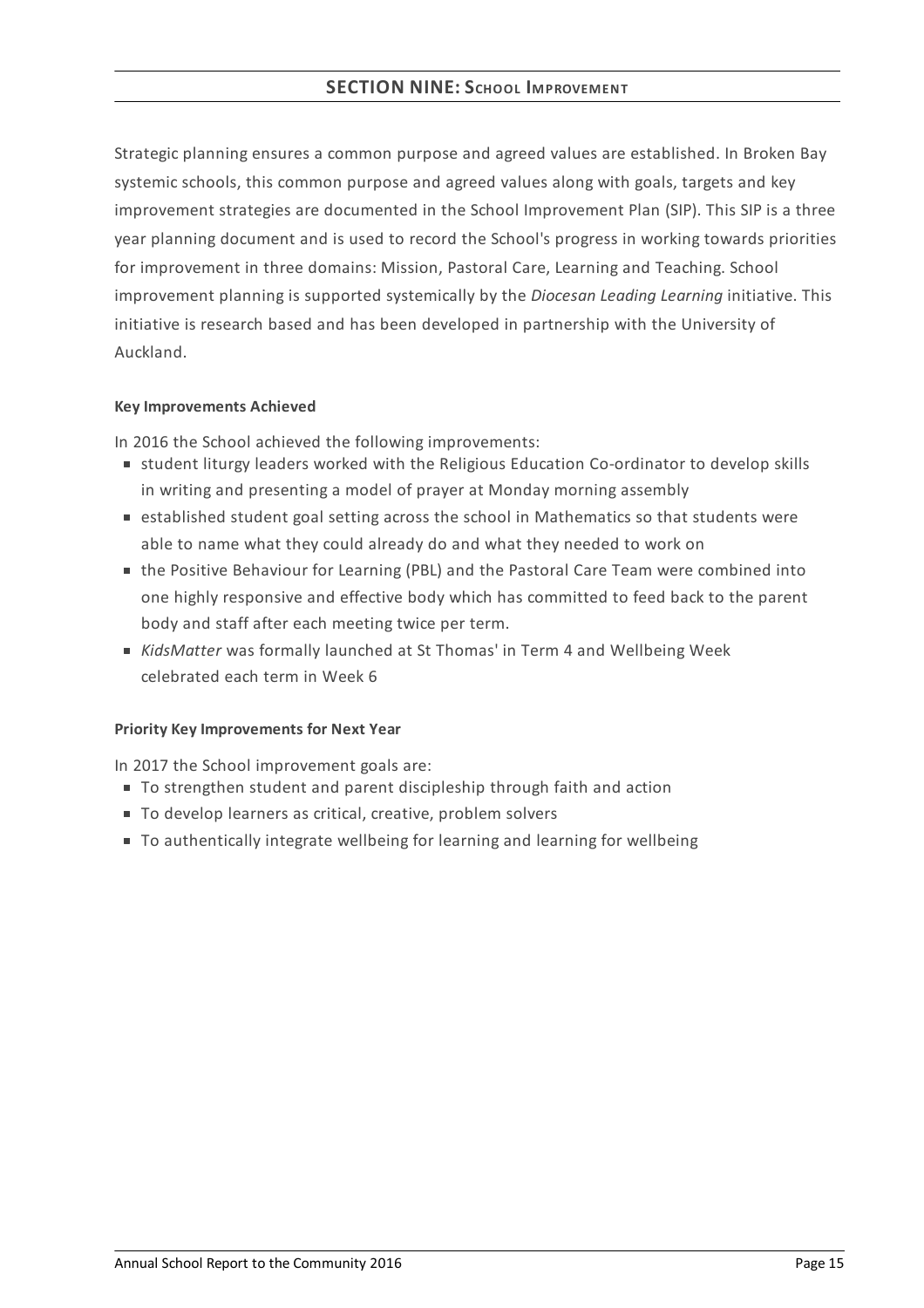# **SECTION TEN: COMMUNITY SATISFACTION**

The opinions and ideas of parents, students and teachers are valued and sought. Their suggestions are incorporated into planning for and achieving improved outcomes for students. This year, a variety of processes have been used to gain information about the level of satisfaction with the School from parents, students and teachers.

#### **Parent Satisfaction**

The anticipated P&F survey is to be delivered early in 2017. Anecdotal evidence provides rich evidence of parent satisfaction around the provision of education at the School. Students who were scheduled to leave the School to continue their education at a variety of private schools have remained at the School due to the range of experiences and the quality of education provided.

#### **Student Satisfaction**

Anecdotal evidence obtained through the SRC indicates that students feel that their concerns are heard and responded to in a timely fashion. Educational and physical improvements to the School have helped the student body feel proud of being a part of the school community. Senior students expressed a greater desire to remain at the School for Years 5 and 6 as they are confident that the quality of education offered here is excellent.

## **Teacher Satisfaction**

Teacher satisfaction is surveyed annually with the degree of satisfaction around the setting and meeting of teachers' individual learning goals rated as high in 2016. Many teachers chose to challenge themselves professionally by moving a number of grades for 2017, confident that this move would be supported by the leadership team.

The School has a low staff turn over each year with many staff seeking and having opportunities to lead projects throughout 2016 and to take on temporary leadership team roles in an acting capacity.

A number of staff are returning from extended maternity leave in 2017 and the School has been able to provide each of them with a supportive job share position which takes into account the returning teachers less predictable family commitments.

Part-time staff members have made decisions to specialise their teaching and the School eagerly anticipates the enrichment of our schools programs which this will deliver.